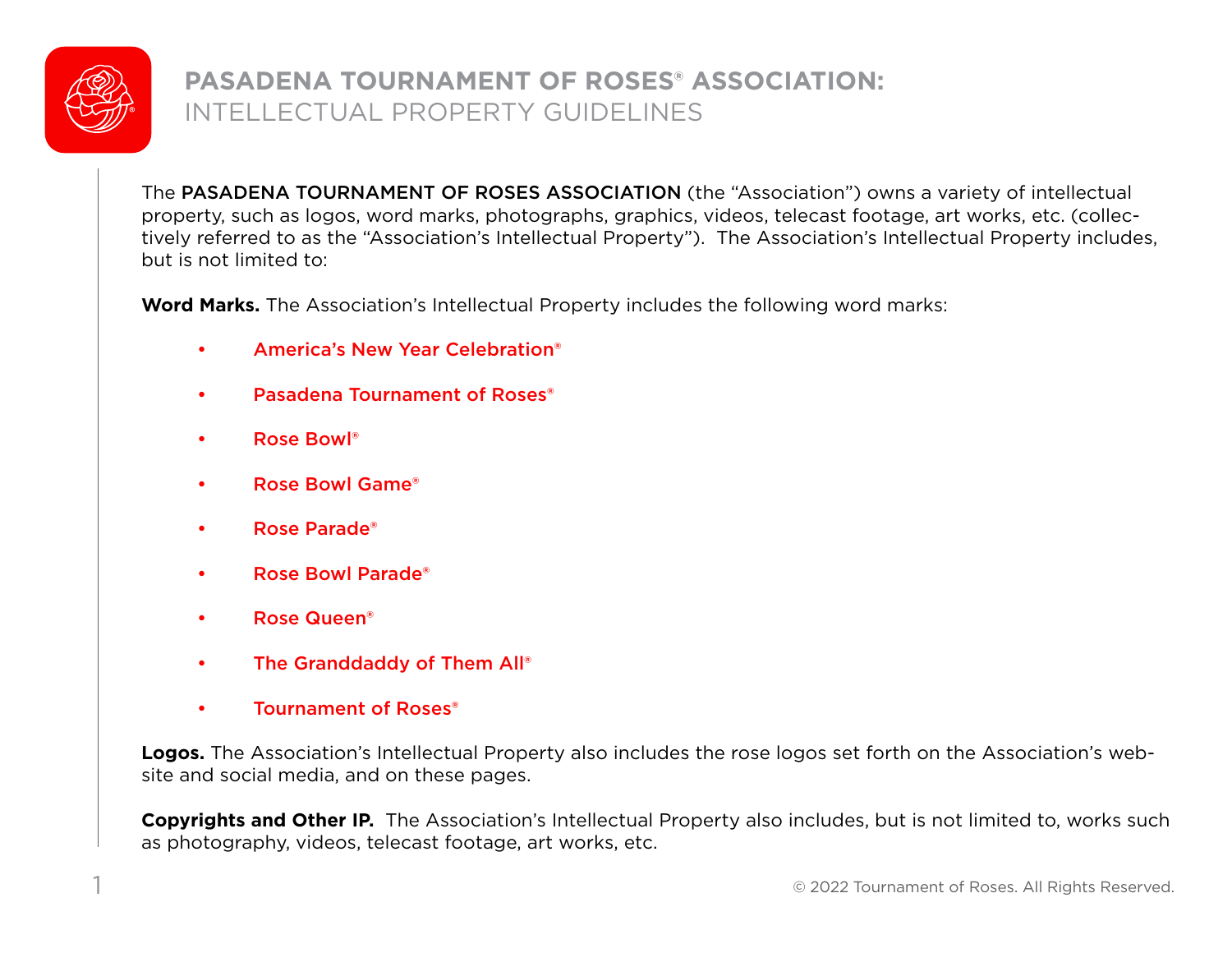

### **PASADENA TOURNAMENT OF ROSES® ASSOCIATION:** INTELLECTUAL PROPERTY GUIDELINES CONT.

**In advance of any use of the Association's Intellectual Property, a user must reasonably request and obtain written authorization from the Association. Authorization can be obtained through the following process:**

#### **Contact the Association by email:**

Email request to: marketing@tournamentofroses.com



**3**

**4**

**1**

#### **Provide the following information:**

- Name of requesting party
- Contact for requesting party (telephone number, e-mail address, mailing address)
- Identify the Association's Intellectual Property for which the party is seeking authorization
- Describe intended use (duration, scope, purpose and reason, location, etc.)
- Provide examples showing the intended use

 The Association may take up to 10 business days to respond to your request, upon receipt of full information. Only affirmative written authorization will allow you to use the Association's Intellectual Property.

Authorization will include the parameters and any conditions to your use. You must re-seek authorization in the event that the information you provided changes (e.g., if the duration of your intended use is extended; if you intend to use the Association's Intellectual Property in a manner not disclosed to the Association, etc.).

 Any authorization is granted specific to the requesting party only. Requesting party is not permitted to transfer permission to a third party. **5**